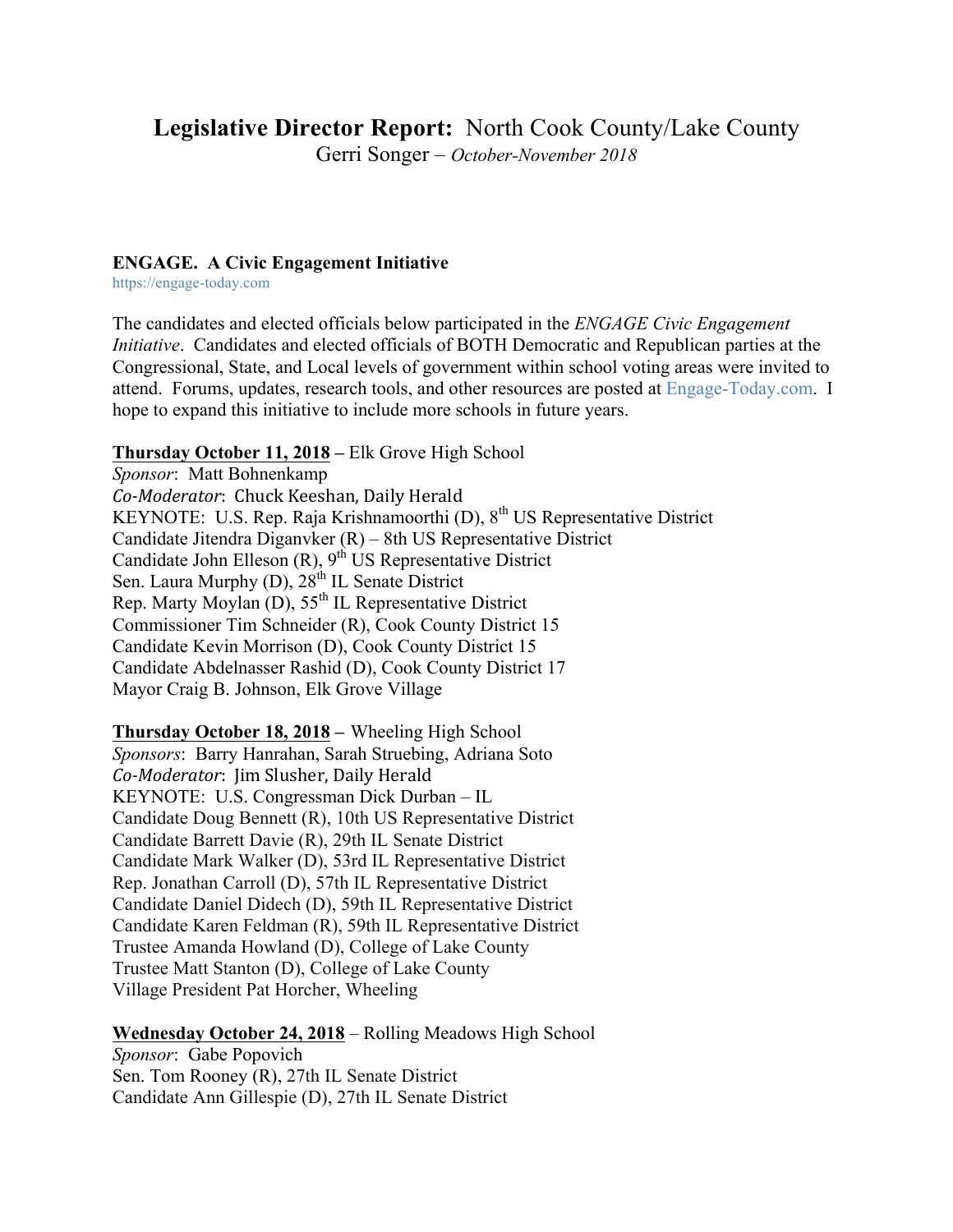#### **Other Guests**:

Maryam Judar, Executive Director & Community Lawyer – Citizen Advocacy Center Ben Silver, Community Lawyer – Citizen Advocacy Center Heidi Graham, President – League of Women Voters, Arlington Heights Chapter Stacey Tobin, Volunteer (Mock Elections) – League of Women Voters, Arlington Heights **Chapter** 

**Mock Election Voter Turnout**: 5.2% EGHS and 9% WHS

#### **Saturday October 20, 2018**

Canvassed in Mount Prospect area.

#### **Saturday October 27, 2018**

Attended College of Lake County Foundation's *2018 Scholarship Gala* held at the Royal Melbourne Country Club in Long Grove. More than 150 friends of the College of Lake County Foundation came out to support student scholarships. Spoke with *IL Senator Terry Link* and College of Lake County *Trustees*, *Matt Stanton* and *Amanda Howland*.

To learn more about the Foundation visit www.clcillinois.edu/foundation.

#### **Friday November 9, 2018**

Worked with Development Associate Susan Wakefield from Citizen Advocacy Center and Elk Grove High School students to initiate the *Profiles in Civic Engagement Project*. Citizen Advocacy Center is looking for students to interview community members who CAC has worked with over the years and to document their stories. Interviews will be uploaded using the StoryCorps app and filed with the U.S. Library of Congress.

If any teachers are interested in hosting this project at their building, they can contact Gerri Songer (gerri.songer@d214.org, 847-718-4701). Otherwise, interested students can contact Susan Wakefield, CAC Development Associate, at 630-833-4080 regarding the P*rofiles in Civic Engagement Project*.

#### **Thursday November 15, 2018**

Attended *Citizen Advocacy Center's 25th Anniversary Kick-Off/Donor Appreciation* event in Elmhurst at Wilder Mansion. CAC will be hosting a gala at the Carlisle in Oak Brook on March 23, 2019 to celebrate its  $25<sup>th</sup>$  year of operation.

CAC is an award winning, non-profit, non-partisan free community legal organization. It operates through the use of community lawyers who protect the public's assets and promote meaningful participation in the democratic process. CAC engages in a holistic approach to building democracy through community organizing, coalition building, legal advocacy, civic education, and litigation to make government more accountable, accessible, and transparent.